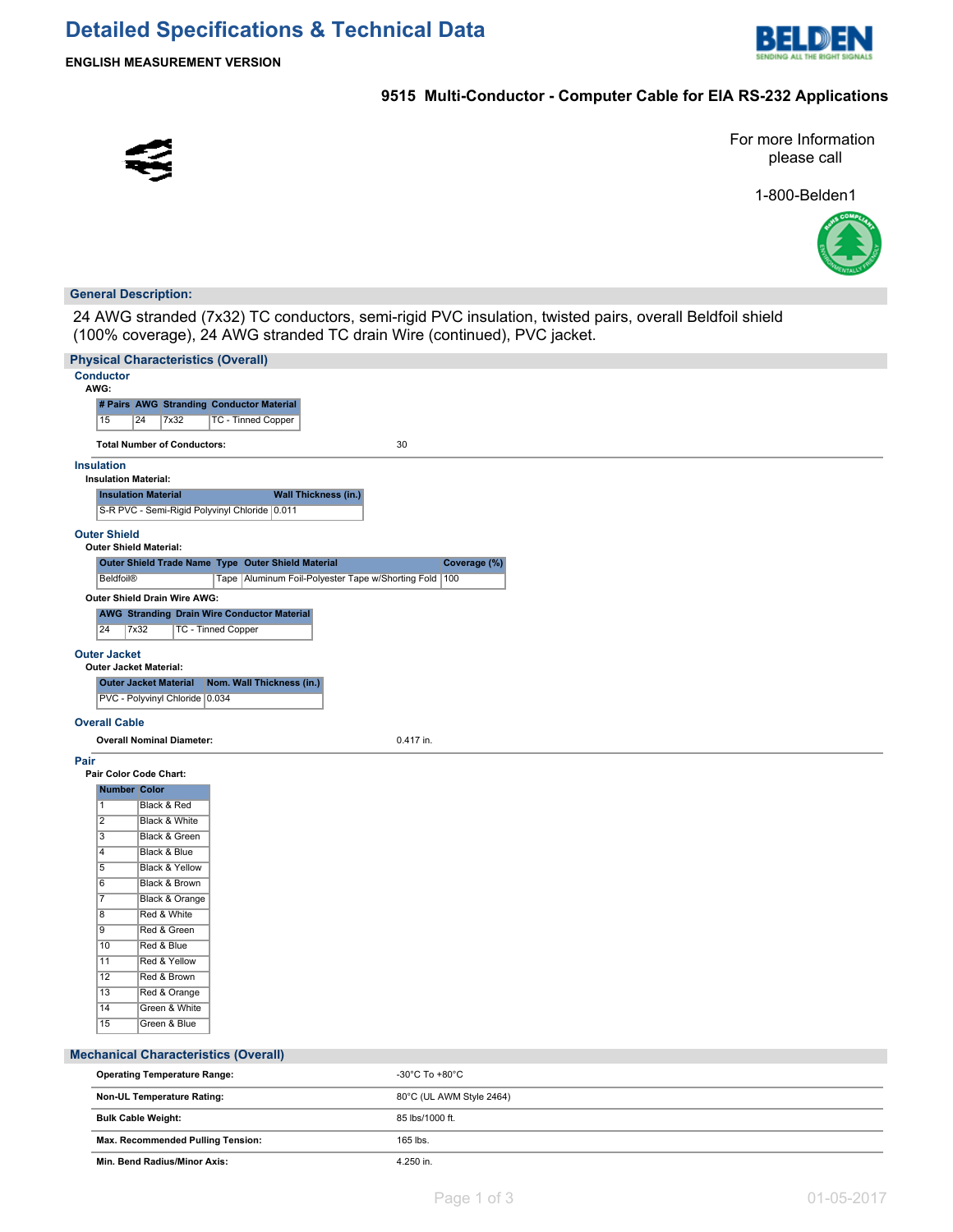# **Detailed Specifications & Technical Data**



### **ENGLISH MEASUREMENT VERSION**

## **9515 Multi-Conductor - Computer Cable for EIA RS-232 Applications**

| <b>Applicable Specifications and Agency Compliance (Overall)</b>                                                                                                                                                                                                                                       |                            |  |  |
|--------------------------------------------------------------------------------------------------------------------------------------------------------------------------------------------------------------------------------------------------------------------------------------------------------|----------------------------|--|--|
| <b>Applicable Standards &amp; Environmental Programs</b>                                                                                                                                                                                                                                               |                            |  |  |
| NEC/(UL) Specification:                                                                                                                                                                                                                                                                                | <b>CMG</b>                 |  |  |
| CEC/C(UL) Specification:                                                                                                                                                                                                                                                                               | <b>CMG</b>                 |  |  |
| <b>AWM Specification:</b>                                                                                                                                                                                                                                                                              | UL Style 2464 (300 V 80°C) |  |  |
| <b>CSA Specification:</b>                                                                                                                                                                                                                                                                              | AWM I A                    |  |  |
| EU Directive 2011/65/EU (ROHS II):                                                                                                                                                                                                                                                                     | Yes                        |  |  |
| <b>EU CE Mark:</b>                                                                                                                                                                                                                                                                                     | Yes                        |  |  |
| EU Directive 2000/53/EC (ELV):                                                                                                                                                                                                                                                                         | Yes                        |  |  |
| EU Directive 2002/95/EC (RoHS):                                                                                                                                                                                                                                                                        | Yes                        |  |  |
| EU RoHS Compliance Date (mm/dd/yyyy):                                                                                                                                                                                                                                                                  | 04/01/2005                 |  |  |
| EU Directive 2002/96/EC (WEEE):                                                                                                                                                                                                                                                                        | Yes                        |  |  |
| EU Directive 2003/11/EC (BFR):                                                                                                                                                                                                                                                                         | Yes                        |  |  |
| CA Prop 65 (CJ for Wire & Cable):                                                                                                                                                                                                                                                                      | Yes                        |  |  |
| MII Order #39 (China RoHS):                                                                                                                                                                                                                                                                            | Yes                        |  |  |
| <b>Flame Test</b>                                                                                                                                                                                                                                                                                      |                            |  |  |
| <b>UL Flame Test:</b>                                                                                                                                                                                                                                                                                  | UL1685 FT4 Loading         |  |  |
| C(UL) Flame Test:                                                                                                                                                                                                                                                                                      | FT4                        |  |  |
| <b>Plenum/Non-Plenum</b>                                                                                                                                                                                                                                                                               |                            |  |  |
| Plenum (Y/N):                                                                                                                                                                                                                                                                                          | No                         |  |  |
| <b>Electrical Characteristics (Overall)</b><br>Nom. Capacitance Conductor to Conductor:<br>Capacitance (pF/ft)<br>30<br>Nom. Capacitance Cond. to Other Conductor & Shield:<br>Capacitance (pF/ft)<br>50<br>Nominal Velocity of Propagation:<br><b>VP</b> (%)                                          |                            |  |  |
| 60<br>Nom. Conductor DC Resistance:<br>DCR @ 20°C (Ohm/1000 ft)<br>24<br>Nominal Outer Shield DC Resistance:<br>DCR @ 20°C (Ohm/1000 ft)<br>16.5<br>Max. Operating Voltage - UL:<br><b>Voltage</b><br>300 V RMS<br><b>Max. Recommended Current:</b><br><b>Current</b><br>1.1 Amps per conductor @ 25°C |                            |  |  |
| <b>Put Ups and Colors:</b>                                                                                                                                                                                                                                                                             |                            |  |  |

| Item $#$     | Putup    | <b>Ship Weight</b> | Color         | <b>Notes</b> | <b>Item Desc</b>  |
|--------------|----------|--------------------|---------------|--------------|-------------------|
| 9515 060100  | 100 FT   | 9.400 LB           | <b>CHROME</b> |              | 15 PR #24 PVC PVC |
| 9515 0601000 | 1.000 FT | 93,000 LB          | <b>CHROME</b> |              | 15 PR #24 PVC PVC |
| 9515 060500  | 1500 FT  | 47.500 LB          | <b>CHROME</b> |              | 15 PR #24 PVC PVC |

**Notes:** C = CRATE REEL PUT-UP.